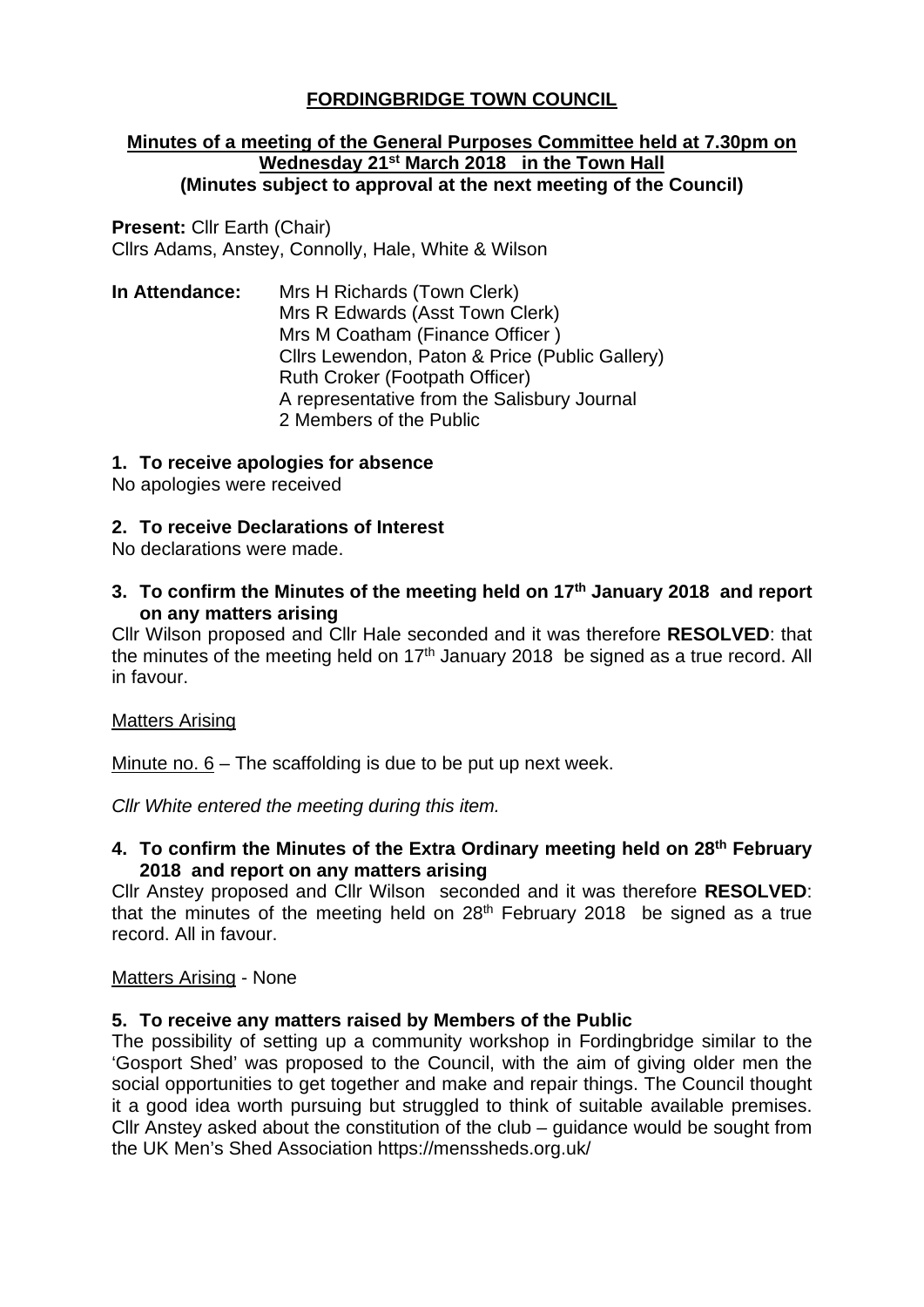### **6. To report on matters concerning St Mary's Closed churchyard and Stuckton Road Cemetery**

### • **To review Burial Charges**

Cllr Hale proposed and Cllr Adams seconded and it was therefore **RESOLVED**: to accept the proposed increases in the burial charges. All in favour.

### **7. To review Hire Charges for the Town Hall**

Cllr Wilson proposed and Cllr Hale seconded and it was therefore **RESOLVED**: to accept the proposed increases in the hire charges of the Town Hall. All in favour.

The Clerk reported that the scaffolding would go up in the Council Chamber next week and the damp investigated. A further area of damp had appeared at the end of the town hall, the area was missing pointing and a hole was letting in moisture.

*Action: Clerk to speak to Sheerin Bettle Architecture about commissioning a full survey.* 

### **8. To report on any matters relating to the Information Office**

The Town Council office staff will need a second phone line in the Information Office when they move there, while works are being done in the Town Hall. Options are being investigated.

### **9. To report on any matter relating to Footpaths**

### • **Avon Valley Path Map & Sign**

The Footpath Officer reported on the new Map Board. Permission has been granted from the church and the vicar has been very helpful. However, the design needs more information and better photos before it is ready.

The Asst Town Clerk reported that Hampshire County Council are willing to provide extra Finger Posts and Waymarkers for the AVP at no cost to Fordingbridge Town Council, providing there were volunteers to put them in. These signs could be put anywhere along the route with the landowner's permission, although HCC would need to be informed of the location of any new signs. AVP stickers could be fixed to lampposts to guide people through the town. New stickers would need to be printed and paid for by FTC if required (approx. £120 for 480 stickers). HCC suggested that the Footpath Society conduct a survey of what additional signage was required. The Footpath Officer thought the current signage was adequate and people only got lost because they didn't look in the right places for the signs.

A complaint has been received about the flooding by Hillbury Farm on footpath number 2.

*Action: Clerk to report flooding of footpath number 2 by Hillbury Farm to HCC.*